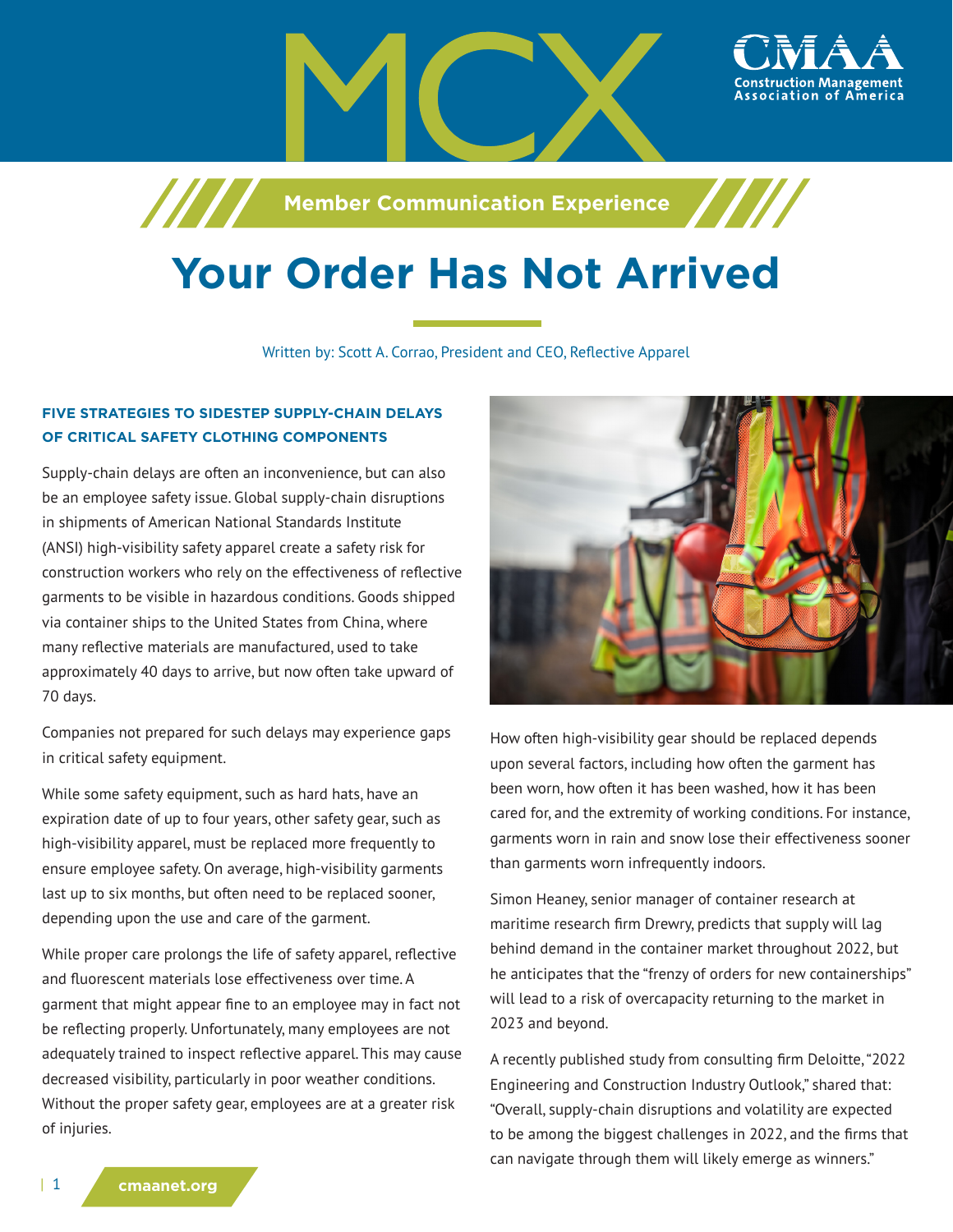So, what can construction business owners do to stay ahead of safety gear supply-chain delays? Consider the following five strategies to help mitigate the impact of high-visibility apparel supply-chain delays to ensure employees have proper safety attire.

7777

#### **1. CONDUCT AN INVENTORY ASSESSMENT**

Conduct a full inventory of the high-visibility safety apparel you have on hand and the supplies you might be running low on. Then review your outlook for the rest of 2022.

Assess not only your immediate needs, but also consider what your needs will be throughout the year. Is your firm expecting an increase or decrease in demand? Has your firm landed large new contracts that will require a large increase in safety equipment? Is your firm anticipating an increase in projects because of the Infrastructure Investment and Jobs Act? Is your firm venturing into a new sector that will result in significant growth? In addition, examine past purchase-order lead times so you have a baseline for adjusting replacement timelines.

### **2. EVALUATE SHIPPING DELAYS**

Next, contact your vendor and ask how supply-chain delays are impacting their services, if at all. Ask for estimates of delivery timelines on specific products you expect to order. Find out which products your supplier has in stock and which products are delayed. Examine current needs versus product availability. If there is a significant delay in a desired product, ask your vendor for recommendations of alternative products. The key is to be flexible.

While some products may be unavailable or have extended timelines, many high-visibility products are in stock.

#### **3. MAINTAIN SAFETY STANDARDS**

Even though adjustments may be made to the type or style of reflective apparel worn, it is critical to adhere to safety standards, such as the American National Standard for High-Visibility Safety Apparel and Accessories (ANSI/ISEA 107-2015) standard. High-visibility safety apparel is classified as Class 1, Class 2 or Class 3, based on the amount of reflective material and the level of contrast (orange or lime color) of the fabric.

Class 1 safety garments are for low-impact work environments. Class 2 attire is for employees working near traffic or in lowvisibility areas. Class 3 garments are for employees working in high-traffic areas or hazardous situations, such as near heavy equipment. No compromises should be made that violate guidelines.

## **4. CREATE SUCCESSION PLANS**

Evaluate replacement timelines and adjust for possible shipping delays. Adjust your purchase schedule by purchasing supplies with the longest lead times first. Build in additional time for large quantities of gear or custom orders, such as high-visibility jackets with custom logos. Establish a succession plan to replace gear before it becomes a safety. Structured safety programs that function on a set schedule help to remove inconsistencies related to human factors, such as independent apparel maintenance and inspection. Structured programs are also budget-friendly and allow for more accurate forecasting and business planning.

## **5. PROLONG THE LIFE OF EXISTING GEAR & APPAREL**

Reflective garments that are not properly cared for lose their effectiveness early and unnecessarily increase the demand for replacement garments.

Since employees should never use reflective garments that have lost their effectiveness, all dull, faded, scratched or torn garments should be replaced immediately. Employees should also replace garments after the recommended number of washings.

Employees can maximize the life of reflective garments through proper care such as not washing reflective apparel with materials that have a rough finish, such as jeans, turning garments inside out before washing, avoiding fabric softeners, which may damage reflective tape and drying reflective apparel on a line instead of putting it in the dryer, as the heat will damage reflective tape. Additionally, make sure not to wash reflective garments with dark garments, as that exposure may reduce the intensity of fluorescent materials, removing dirt and storing reflective garments away from direct sunlight and without crushing reflective tape. With proper planning, your construction business can keep its employees safe by staying ahead of supply-chain delays that impact shipments of safety gear.  $\sum$